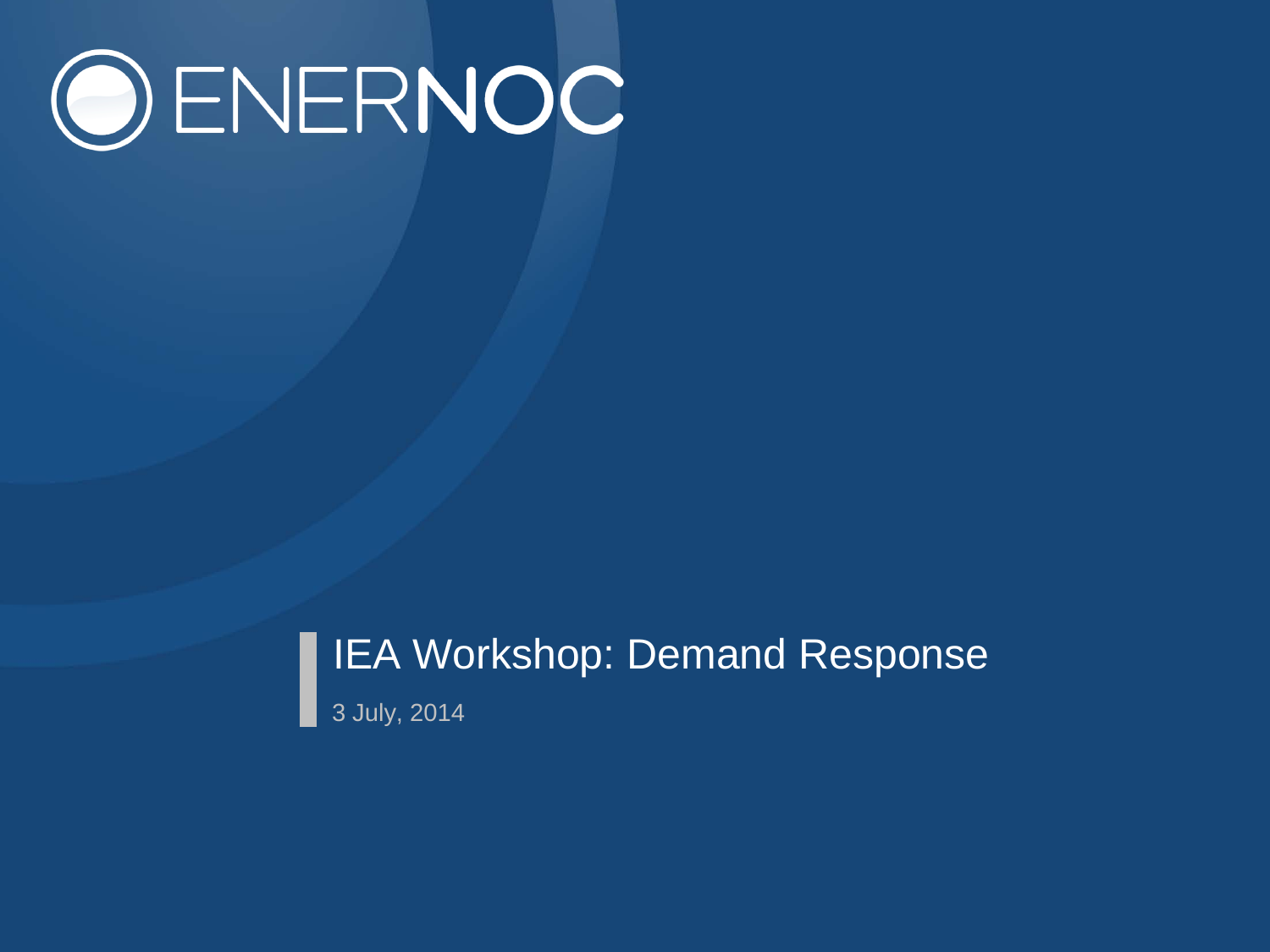## **EnerNOC**

24–27GW of Peak Load under management ~9GW of Dispatchable Demand Response (DR) 10 Countries with DR operations 100+ Utilities / System Operator relationships 14,000+ C&I Facilities in our network ~1.5 Billion Data Points / Month into our NOC ~1,000 Employees worldwide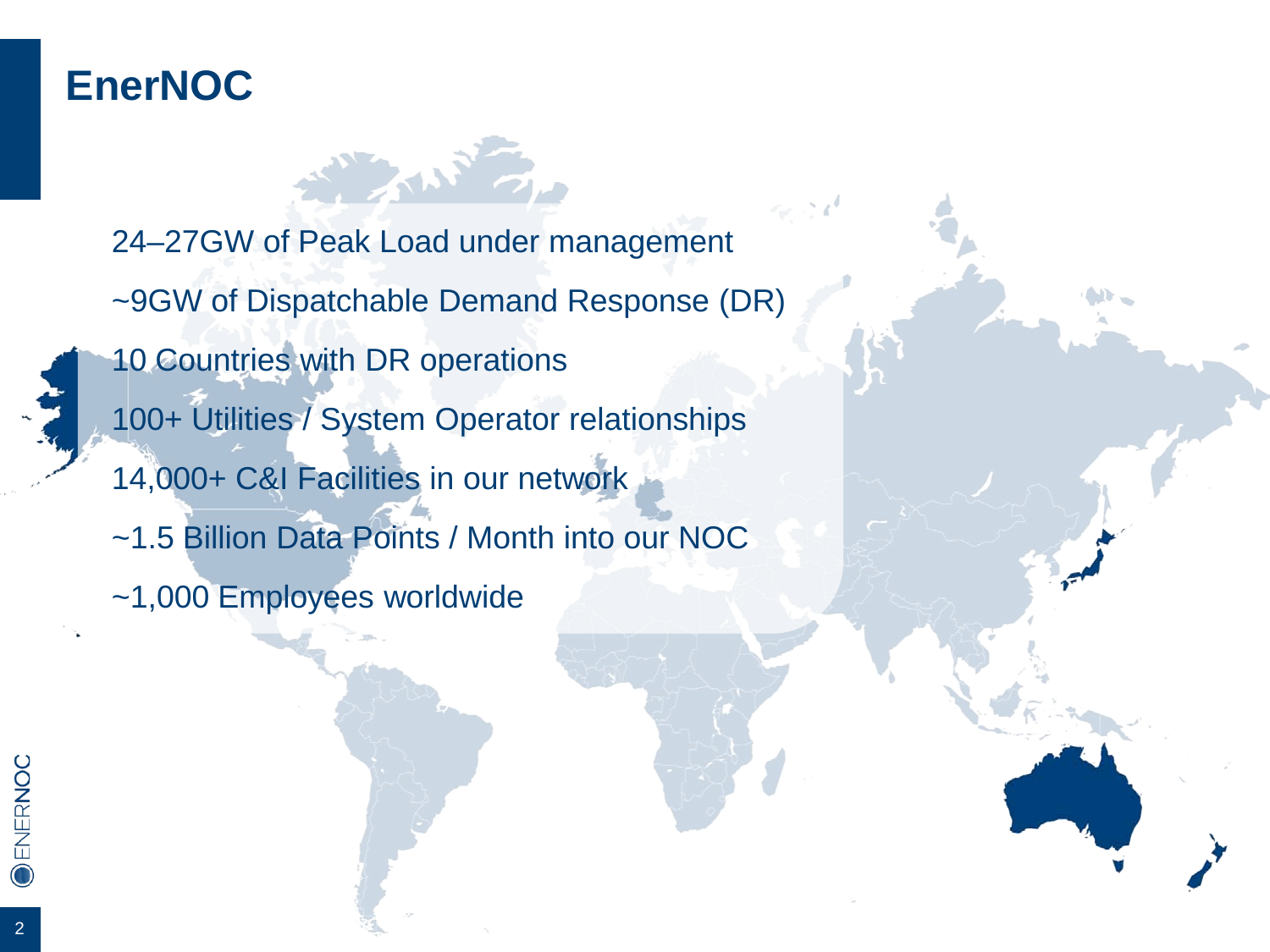## **DR is a flexible system resource**

The same participant is often capable of providing multiple grid services

#### **Emergency DR Resource (100 MW)**

- *Typical dispatch: 6 hours duration; 1-2x/year; Day-ahead notice*
- *Load reduction only*

#### **Peak-shaving DR Resource (50 MW)**

- *Typical dispatch: 4 hours duration; 10-15x/year; 30 minutes – 4-hour notice.*
- *Load reduction only*

#### **Non-Spinning Reserves DR (25 MW)**

- *Typical dispatch: 30-minute to 2 hours duration; 10-50x per year; 10-minute notice*
- *Load reduction only*

#### **Load-following DR Resource (15 MW)**

- *Typical dispatch: 1-2x/day; 30-minute duration; 5-minute notice*
- *Load reduction or increase*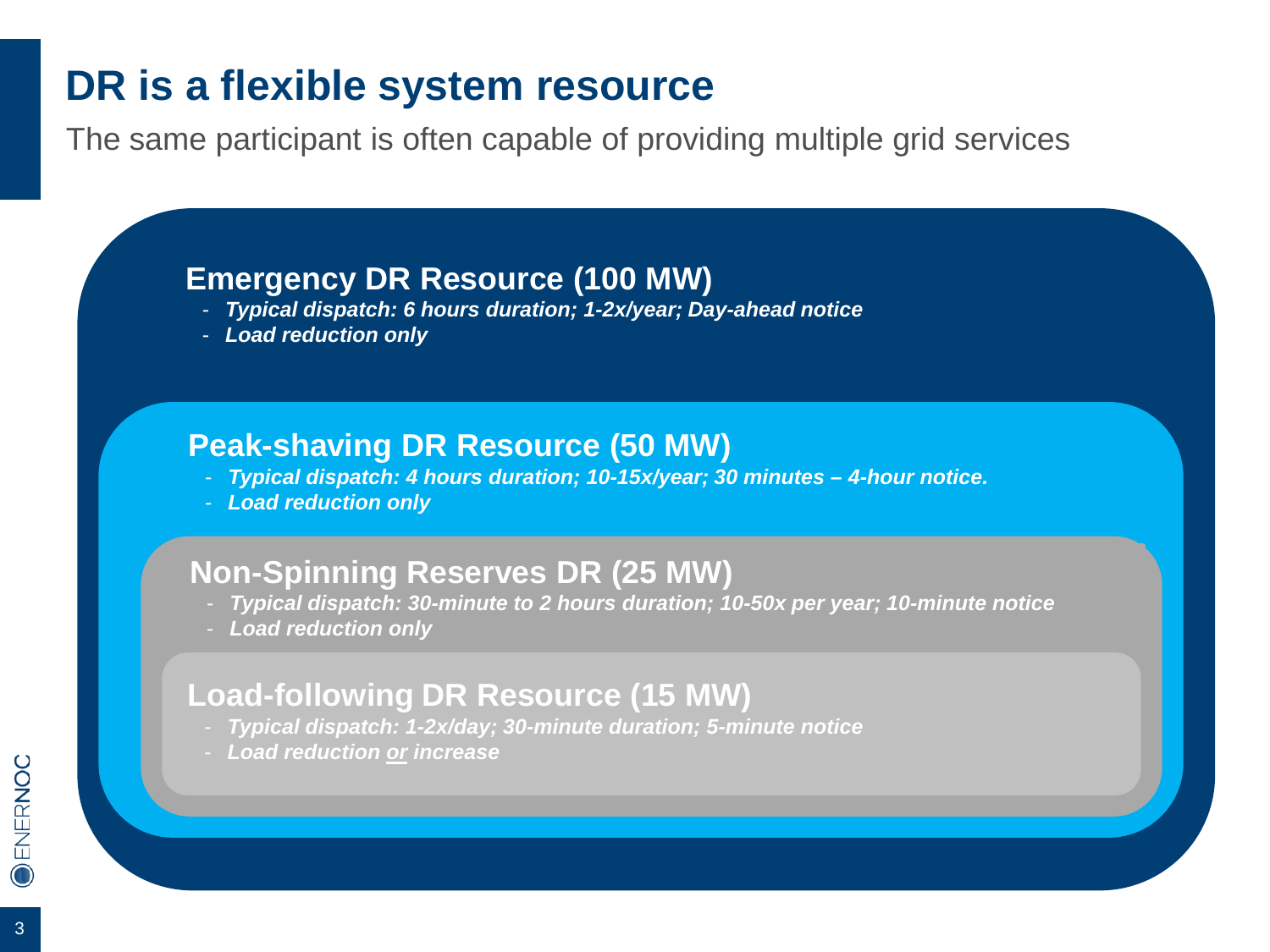## **DR in Global Capacity Markets**

Given market access, DR has proven to be an important resource in capacity markets

| <b>Market</b> | <b>DR capacity</b> | % of total |
|---------------|--------------------|------------|
| <b>PJM</b>    | 14,118 MW          | 8.6%       |
| <b>NYISO</b>  | 2,248 MW           | $6.7\%$    |
| <b>ISO-NE</b> | 2,164 MW           | $7.4\%$    |
| <b>WEM</b>    | 499 MW             | 8.2%       |

| Apim                                                                                                                                                                                                                                                                                                               | 955 Jefferson Avenue<br>Valley Forge Corporate Center<br>Norristown, PA 19403-2497<br>Steven R. Herling<br>Vice President - Planning                                                                                                                                                                                                                                                                                                                                                                                                                                                                                                                                                      |  |
|--------------------------------------------------------------------------------------------------------------------------------------------------------------------------------------------------------------------------------------------------------------------------------------------------------------------|-------------------------------------------------------------------------------------------------------------------------------------------------------------------------------------------------------------------------------------------------------------------------------------------------------------------------------------------------------------------------------------------------------------------------------------------------------------------------------------------------------------------------------------------------------------------------------------------------------------------------------------------------------------------------------------------|--|
| August 28, 2012<br>Transmission Expansion Advisory Committee<br>Re: PJM Board of Manager Decision on MAPP and PATH<br>recent commitment of new generating capacity in eastern PJM.<br>projects and remove them from the RTEP effective immediately.<br>Sincerely.<br>Steven R. Herling<br>Vice President, Planning | On August 24, 2012 the PJM Board of Managers met to consider the PJM staff recommendation to<br>remove the MAPP and PATH projects from the Regional Transmission Expansion Plan (RTEP).<br>P.JM staff reviewed results of analyses showing reliability drivers no longer exist for the project<br>throughout the 15-year planning cycle. The analyses incorporated the continued trends of<br>decreasing customer load growth, increasing participation in demand response programs and the<br>The PJM Board of Managers considered the communication received from stakeholders, and<br>results of the relability analyses completed by staff and decided to terminate the MAPP and PATH |  |
|                                                                                                                                                                                                                                                                                                                    | \$11.8 Billion Saved                                                                                                                                                                                                                                                                                                                                                                                                                                                                                                                                                                                                                                                                      |  |

2013/14 BRA: Impact of DSM

PJM Market Monitor. Analysis of the 2013/2014 RPM Base Residual Auction Revised and Updated, September 2010 *PJM 2014/15 Base Residual Auction Results, Doc #645284, page 9. 14,118.4 MW of DR Cleared in the RPM. PJM 2014/15 RPM Base Residual Auction Parameters, Doc #631095, pg 2. Forecasted peak of 164,758 MW NYISO's Demand Response Programs. Donna Pratt, Manager Demand Response Products. May 2011. NYISO Press Release, 22 July 2011. Peak demand reached 33,454 MW on 21 July 2011. Forward Capacity Auction 5 (FCA5, 2014-15) Results Summary, ISO New England, 2011.* 

*ISO Installed Capacity Requirements, PAC Meeting. ISO New England, July 2011. Compares cleared FCA5 MW to the CELT 2011 Forecast 50/50 Peak of 29,380 MW for 2015 Year.*  WA: Summary of Capacity Credits for the 2011 Reserve Capacity Cycle (October 2012-2013), IMO, Sep 2011

WA: Ibid. Compares cleared DSM capacity to the Reserve Capacity Requirement of 5,312 MW.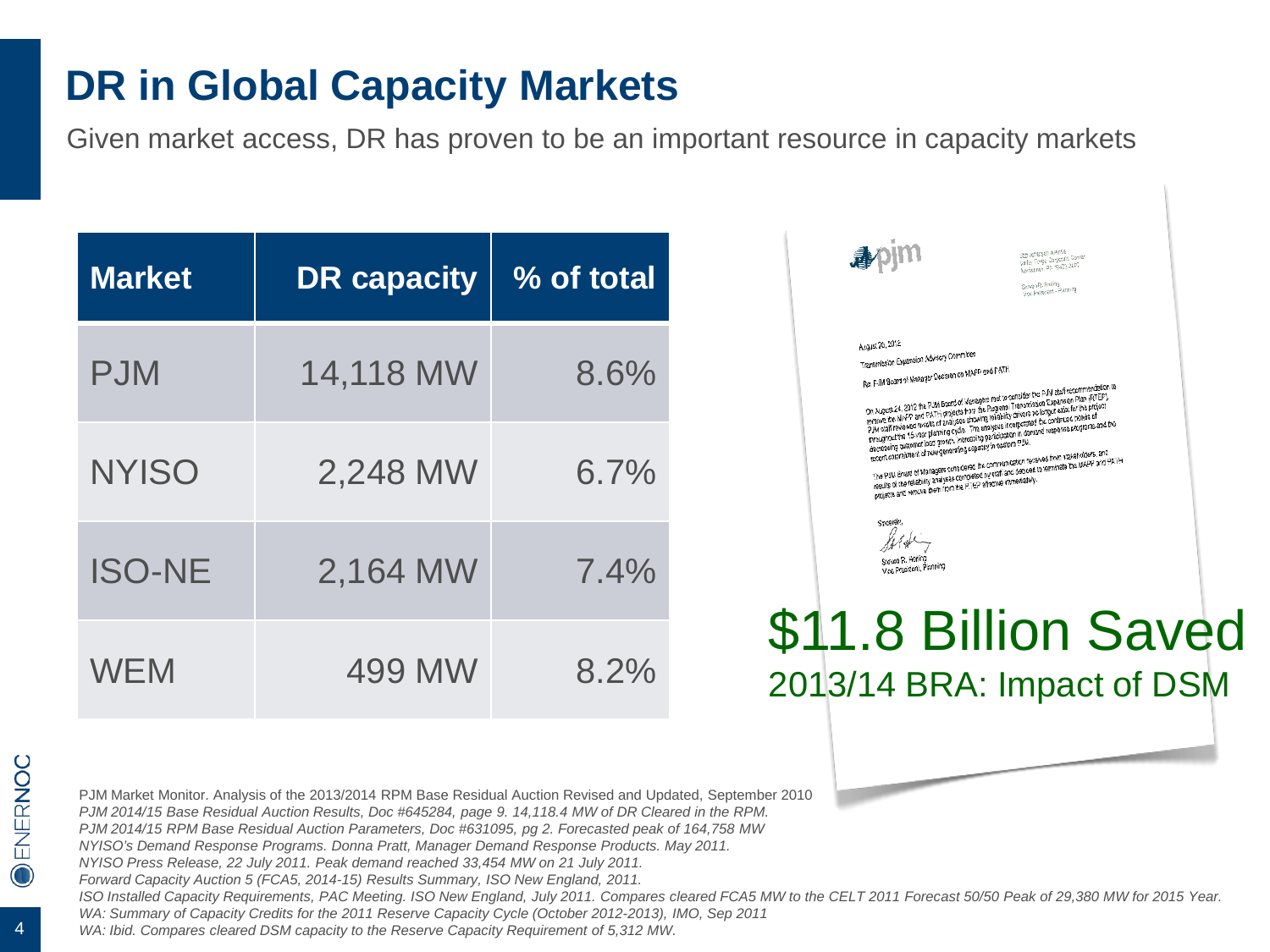## **DR in Ancillary Services Markets**

Given market access, DR has proven to be an important A/S resource





#### **New Zealand Instantaneous Reserves**

DR now provides 20%+ of the reserve, increasing competition, reducing costs

DR responds faster than generation, potentially reducing reserve requirement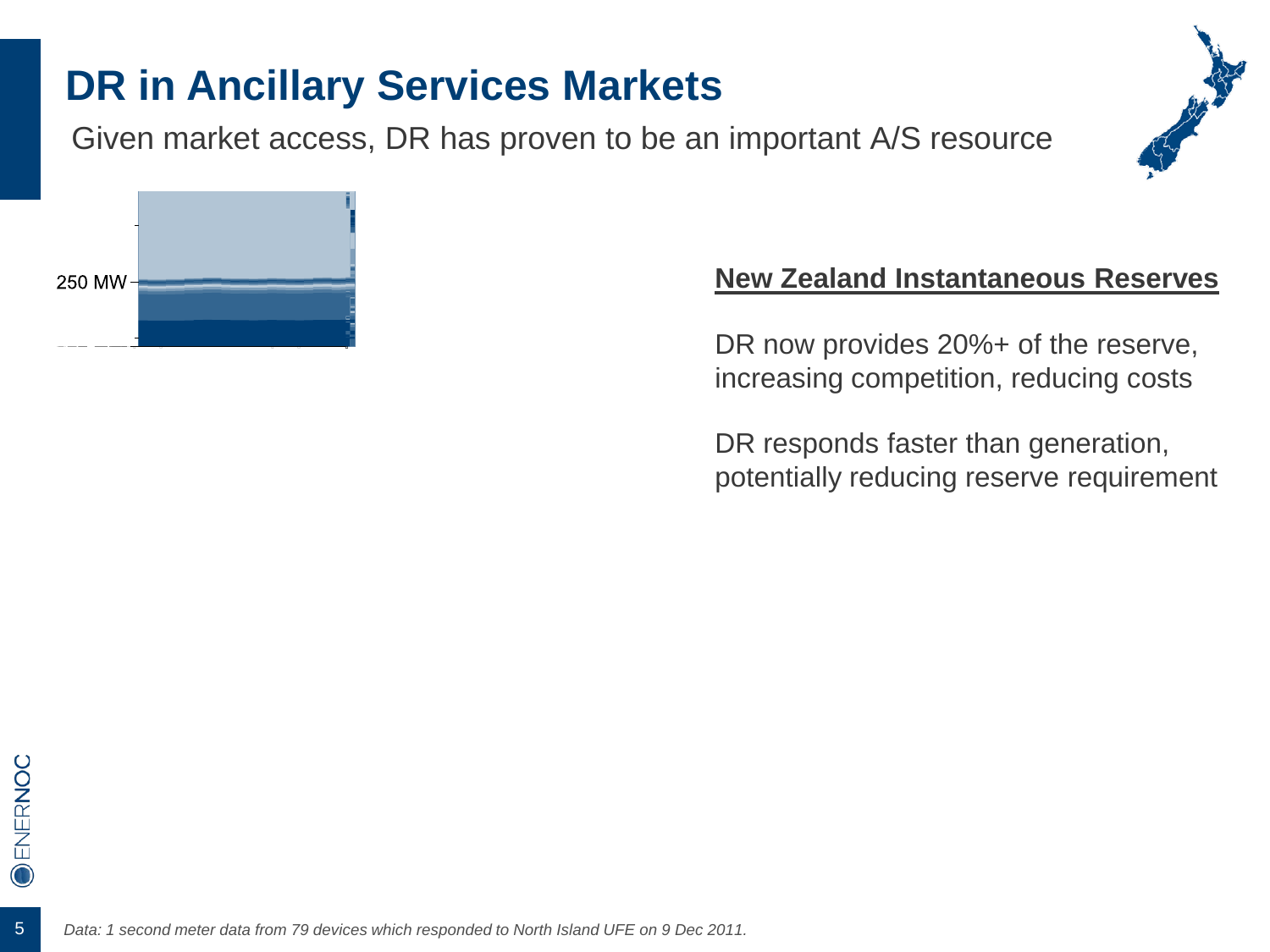# **Markets need to be open to 3rd parties for DR to thrive**

In existing DR markets, 3rd parties provide the majority of DR resources

- •Open access enables a variety of business models
- •Specialists find DR more efficiently than utilities
- •DR is not a utility's core business focus
- •Retailers are limited by contractual churn (and potentially trading considerations)
- •DSOs are limited by their regulatory construct, organizational inertia
- •Competition leads to a better deal for participants
- •**Allowing customers to do DR independently of their retailer while ensuring retailers are unaffected is a solved (and solvable) problem** ox

#### **Registered DR by Company Type for PJM DY 2013/14**



CSP (Aggregator) **LSE** (Retail Supplier) LSE, EDC (Utility)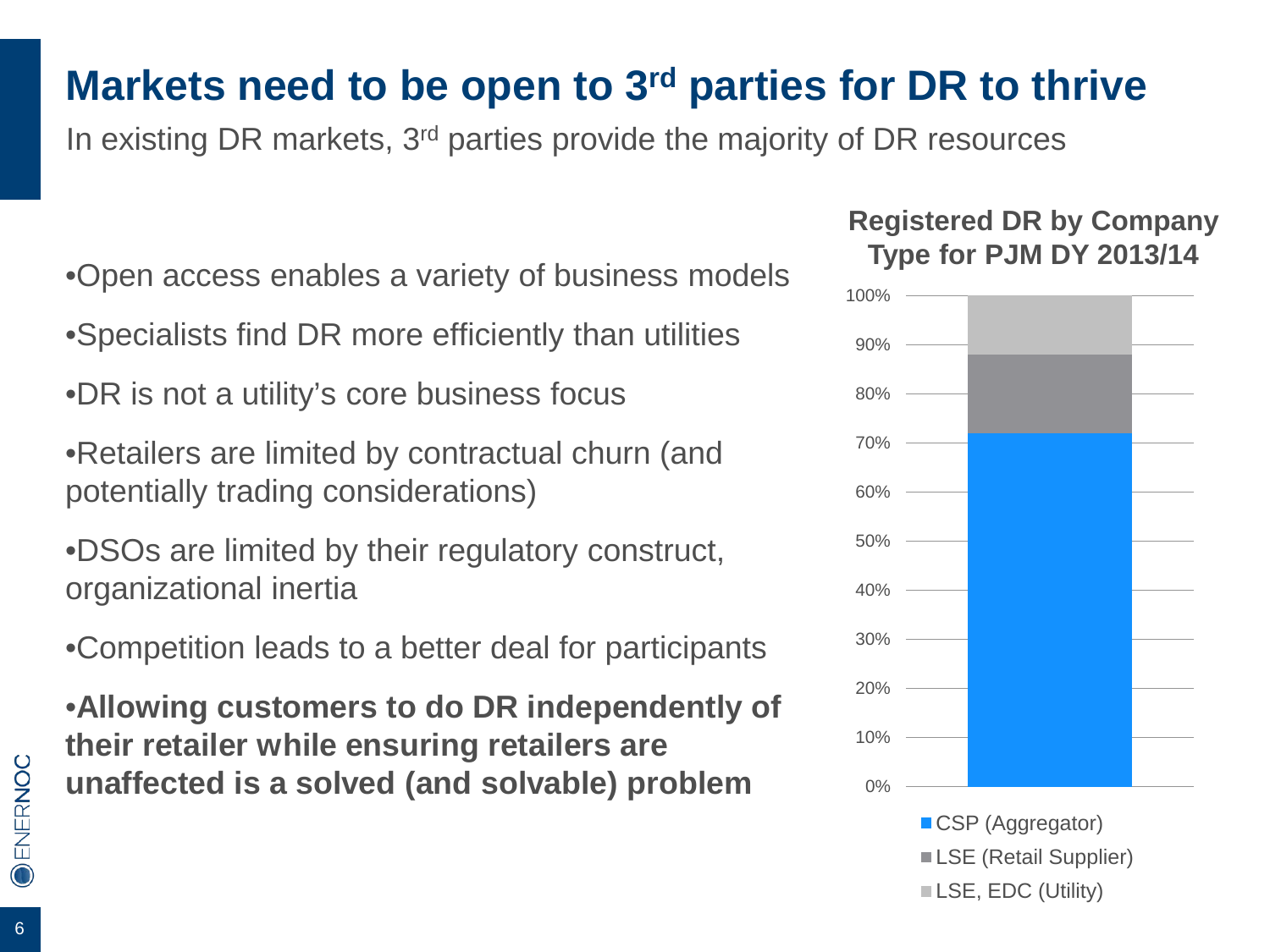## **Markets need to be open to 3rd parties for DR to thrive**

Reconciling 3rd party access with the BRP regime is the #1 issue for DR in Europe

#### **Building DR Resources as a 3rd-party in Germany's Balancing Markets**

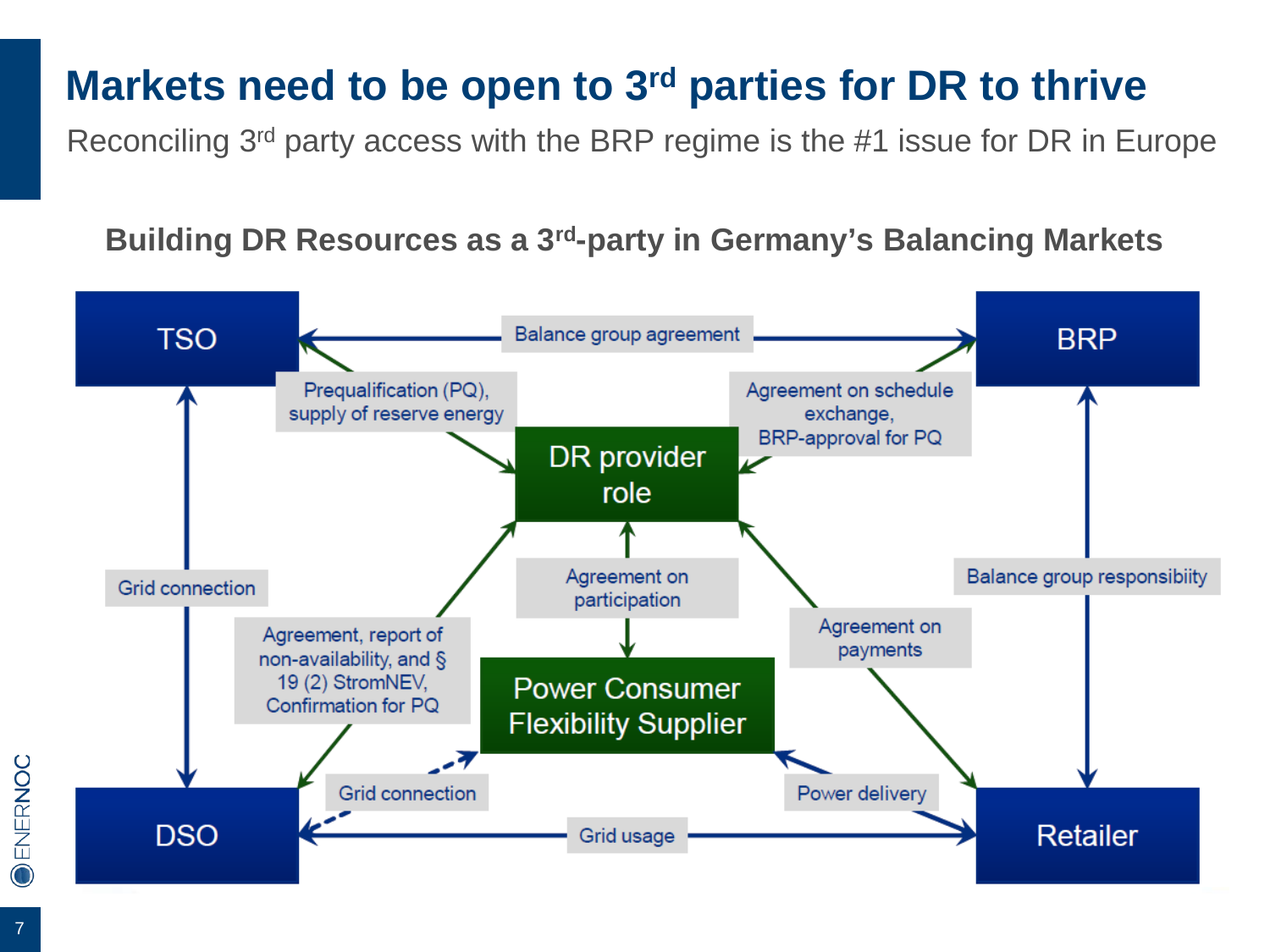# **Availability payments are crucial for DR success**

Availability payments help overcome many real-world issues with decision-making

Decisions are hard. It is generally easier to do what you did yesterday

Electricity is typically a relatively small cost of doing business

DR participation requires significant up-front investment

- Technology
- Decision-making

The benefits that accrue from DR are both in the future and uncertain

- Customers have very high discount rates for energy investments (see: EE)
- Customers want an asymmetric risk equation

**Availability payments guarantee that participants start out ahead, and they guarantee an ongoing return to those participants**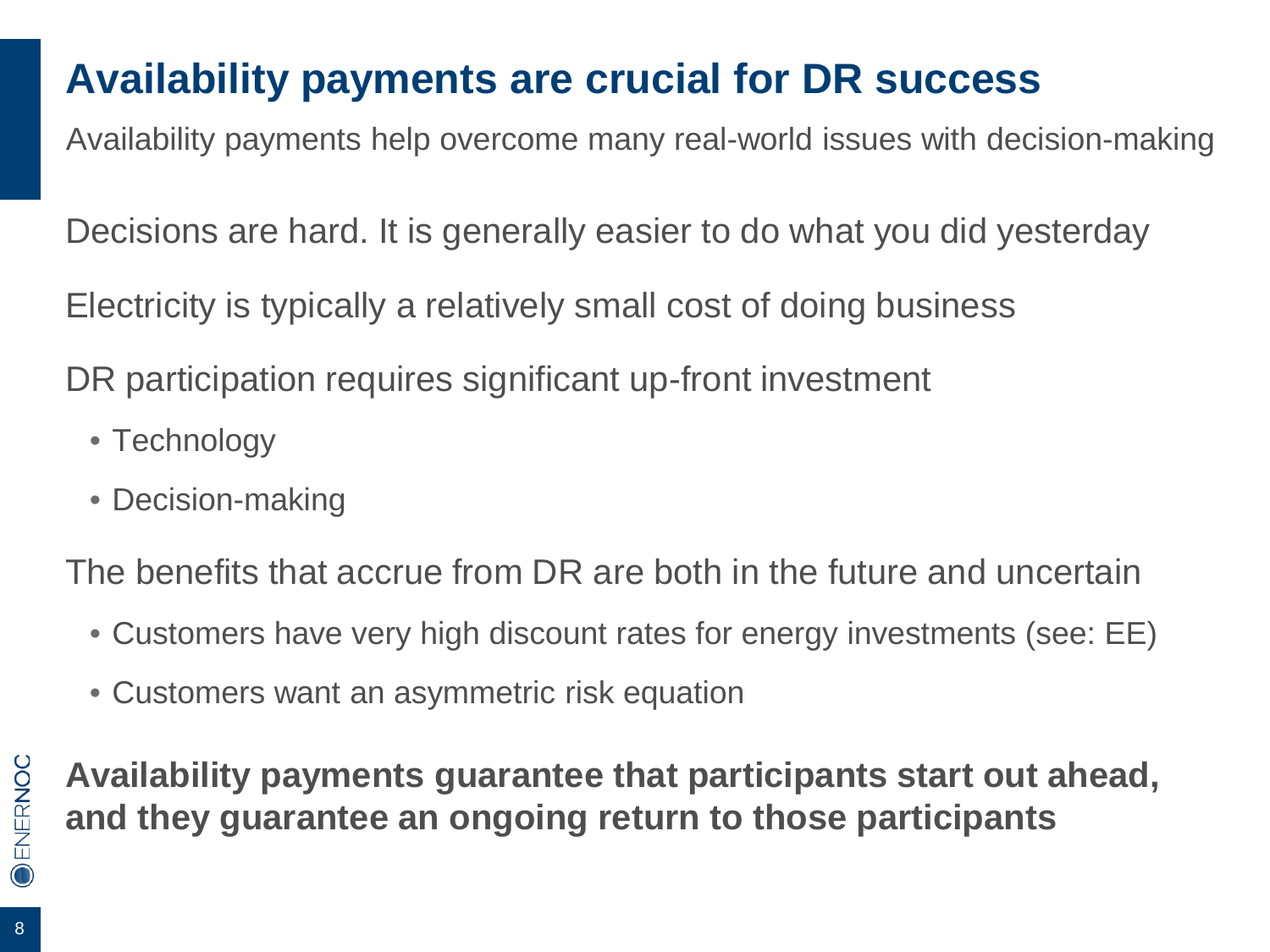## **Availability payments are crucial for DR success**

Market data confirms that availability payments are key to customer participation

# 0.0% 1.0% 2.0% 3.0% 4.0% 5.0% 6.0% 7.0% 8.0% PJM ISO-NE NYISO ■ Capacity DR ■ Economic DR

#### *Estimated* **Maximum % of System Peak from C&I DR Resources**

9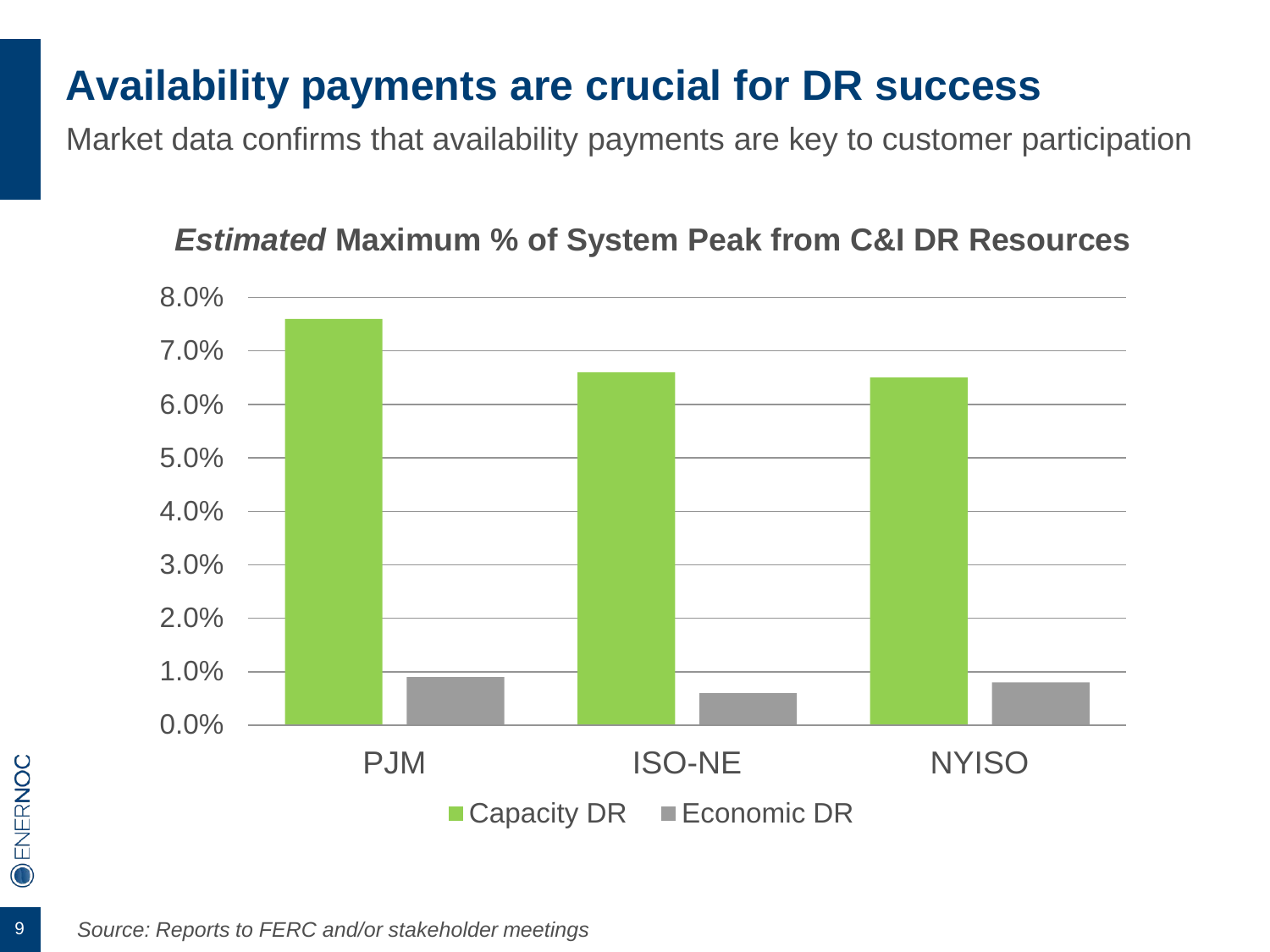# **Designing a Demand Response Program**

Each program design element needs to be carefully chosen to balance system needs with the need to incent customer program participation.

|       | Low                 | <b>Program Compensation</b>                                                | <b>High</b>                |        |  |
|-------|---------------------|----------------------------------------------------------------------------|----------------------------|--------|--|
| Deter | Short/<br>Uncertain | <b>Program Life</b>                                                        | Long/ Certain              | Incent |  |
|       | 24/7                | <b>Event Window, Frequency, and Duration</b><br>(including hours per year) | Limited<br><b>Hours</b>    |        |  |
|       | Instant             | <b>Event Notification</b>                                                  | <b>Hours</b>               |        |  |
|       | Curtailment<br>Only | <b>Allowable Response Type</b>                                             | Curtailment/<br>Generation |        |  |
|       | Self/<br>Manual     | <b>Performance Measurement</b>                                             | Clear<br><b>Rules</b>      |        |  |
|       | <b>Usury</b>        | <b>Performance Penalties</b>                                               | Reasonable                 |        |  |

- **O ENERNOC**
- Design DR for system needs, not exact equivalence with supply-side resources
- DR should be valued based on the avoided costs it delivers to the system